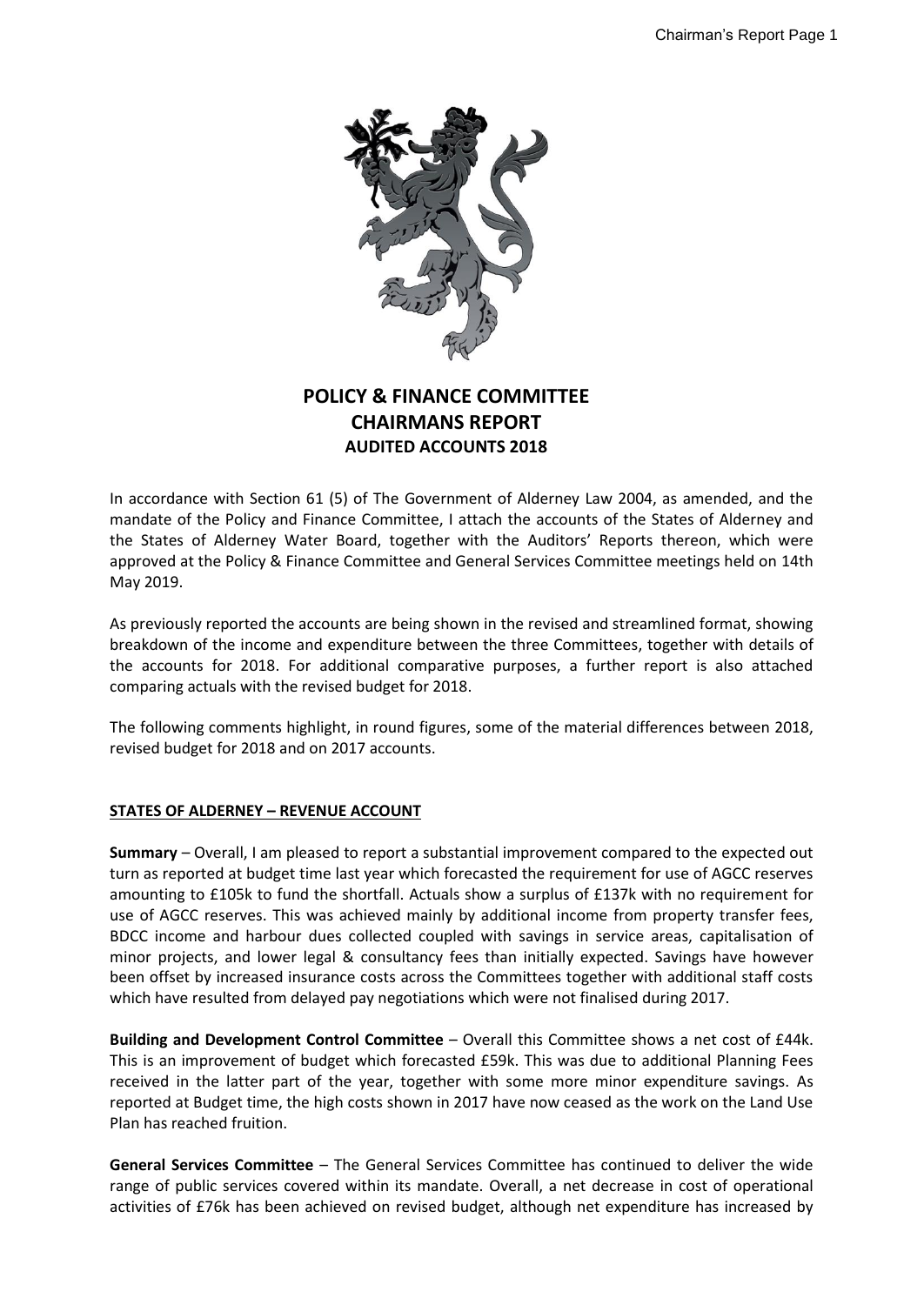£175k when compared with 2017. The overall increase since 2017 is largely due to the change in the service level agreement with the Connaught/ Jubilee Care Home which has resulted in additional property maintenance costs. An additional breakdown by department is provided below:-

States Works – £57k decrease in net when compared with budget, primarily due to less expenditure costs relating to Waste Disposal than anticipated and some larger States Properties projects being capitalisation together with other less significant differences in other service areas.

Grants – Additional expenditure in 2018 when compared with 2017 due to the nunnery arrangements during that year.

Harbour – £22k decrease in trading deficit on budget, largely due to over performance on income generated (£16k) – a result of a good summer which led to increased income from harbour dues and moorings fees. Also savings were made in other areas.

However, it should be noted that costs in the majority of service areas have continued to increase when compared with 2017 and therefore the Committee remain committed to ensuring that operations are continually reviewed and opportunities taken to ensure cost effectiveness wherever possible.

**Policy and Finance Committee – Overall shows a decrease in operational activities of £91k compared** with budget and an increase of £25k on 2017, allocated by department as follows:-

Corporate & democratic services – £52k reduction in overall operational activities compared with budget due to delayed recruitment, efficiency savings within legal and consultancy use and no significant requirement for unforeseen expenditure usage. These savings were partially offset by additional insurance costs.

Court – £14k decrease in net on budget due to over performance on income generated relating to various registration/ court fees.

Tourism/Marketing – £17k underspend on budget and reduced expenditure from 2017. Savings have been achieved in promotion of tourism and alternative use of Economic Development funds.

Grants – This heading includes the ACRE subsidy which increased in 2018 due to court costs as previously reported at Budget time. However, due to the court settlement, less indirect court costs were also realised than anticipated.

## **STATES OF ALDERNEY – CAPITAL ACCOUNT**

**Summary** – Overall capital expenditure amounted to £952k excluding the transfer of £300k to the Economic Development Fund. This was £1,040k less than budgeted for projects. Capital income at £2.7 million significantly exceeded expectations and provided a much welcome boost to the capital fund. On behalf of the Policy and Finance Committee I would like to take the opportunity to recognise the continued work of the AGCC and AeGL and to thank them for their continued efforts.

The main projects carried out during 2018, (excluding replacement plant & vehicles etc.) related to:-

**General Services** – Road Resurfacing Contract - £178k Connaught Extension (prelims) - £43k Nunnery Refurbishment - £168k Island Hall Repointing - £49k Butes Play Park (excl. income) - £63k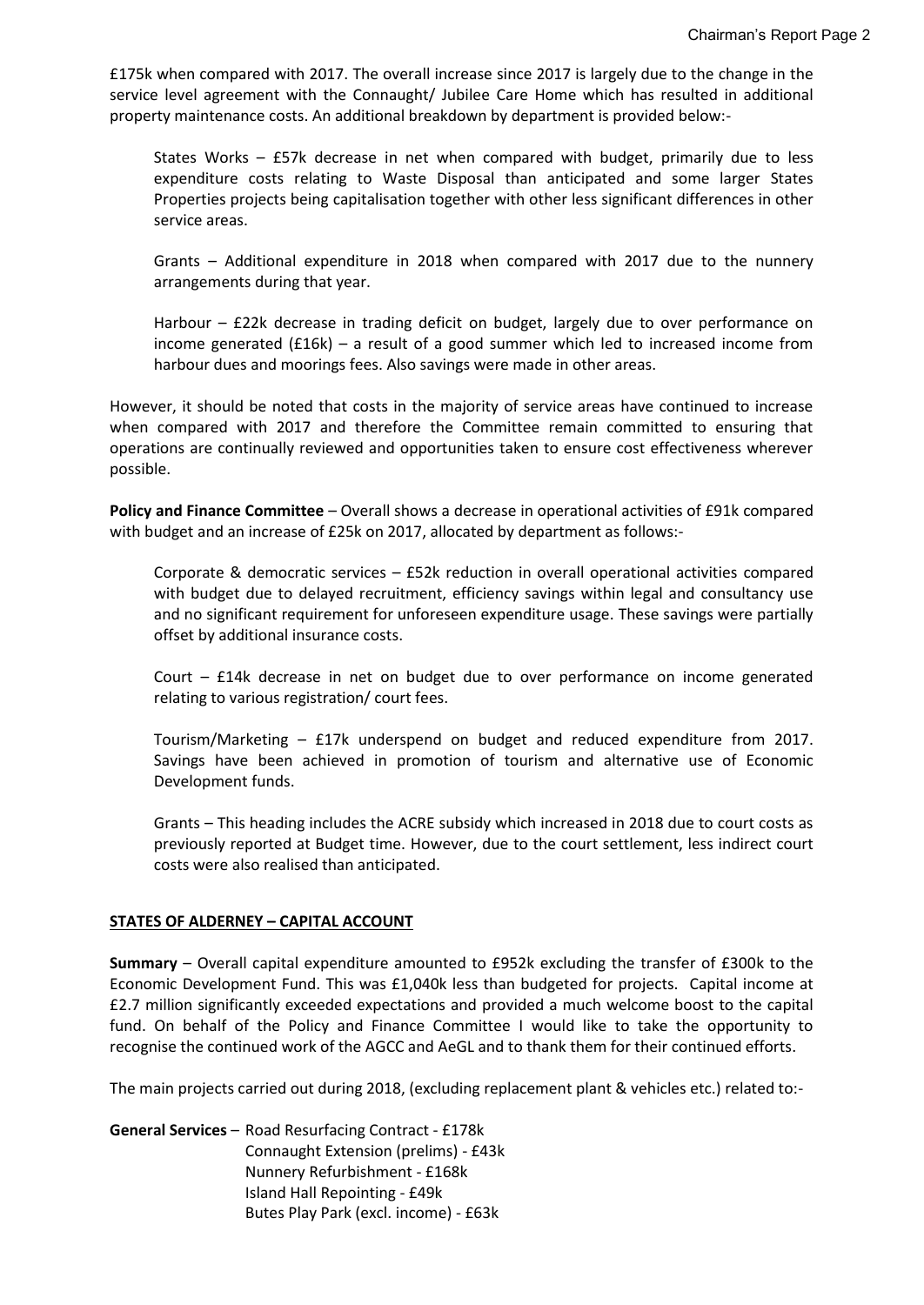Connaught Improvements - £58k Public Facilities Improvements - £38k St Anne's Church Roof - £25k

**Policy & Finance** – IT Improvements/ Office Equipment Replacements & Power Surge Protection - £46k Telephone Network Upgrade/ Broadband - £23k Video Conferencing Facilities - £19k Website Upgrades - £12k Sports Centre Trust – Additional Professional Fees - £19k AEL Grant towards Improvements to Distribution Grid - £37k

**Water Board Grants** – £95k to the continuing improvements to the distribution network.

The Committees have collectively noted the lack of progression of some capital projects. Steps have been taken in 2019 to address this, largely through the appointment of a Capital Projects Coordinator and through the prioritisation by General Services Committee of the top 6 projects to ensure better focus of resources on specific projects.

## **SUNDRY ACCOUNTS**

**Economic Development Reserve** – As previously reported, the Economic Development Reserve was established during 2014 in order to fund a number of economic development initiatives, to be funded mainly by AGCC reserves at £300k per annum. This is shown as a separate fund to ensure that any unspent balances from previous years are rolled over into the following year, the balance as at the end of the first 5 years (2014 to 2018) amounts to £294k.

The initiatives carried out in 2018 are individually listed on page 10. Often a project can span more than one financial year and can be voted in incremental stages as the project progress.

The main areas of expenditure during 2018 were as follows:-

- Digital Connectivity (E-Alderney) to improve the e-connectivity of the island and open up new opportunities for business, education/training, and health, this initiative was launched at the beginning of the year. The primary purpose was to improve the connectivity of every household and business in the island as well as subsidising an upgrade in internet speeds. At the end of 2018, approximately 50% of households and businesses had been upgraded and it is anticipated that this work will be completed towards the end of 2019.
- New Sea Ferry Service Subsidy In July 2018, a new scheduled sea passenger ferry service operated by the Little Ferry Company was launched between Alderney and Guernsey. The service was subsidised by the States of Alderney. The operation proved to be a real success and is being further supported during 2019 when it will be operated between May and September.
- Economic Development, administration and consultancy This relates to staff costs, expenses and support services incurred in implementing economic as well as business development initiatives.

Other projects – a number of 2018 projects were first initiated in 2017 and were primarily associated with tourism-related support, product enhancement (including the Civic Pride roll-out), Marine Management Plan, and Review of Governance. Independent Transport Advice relating to work associated with the Island's air routes' Public Service Obligation (PSO) was also supported by the Fund.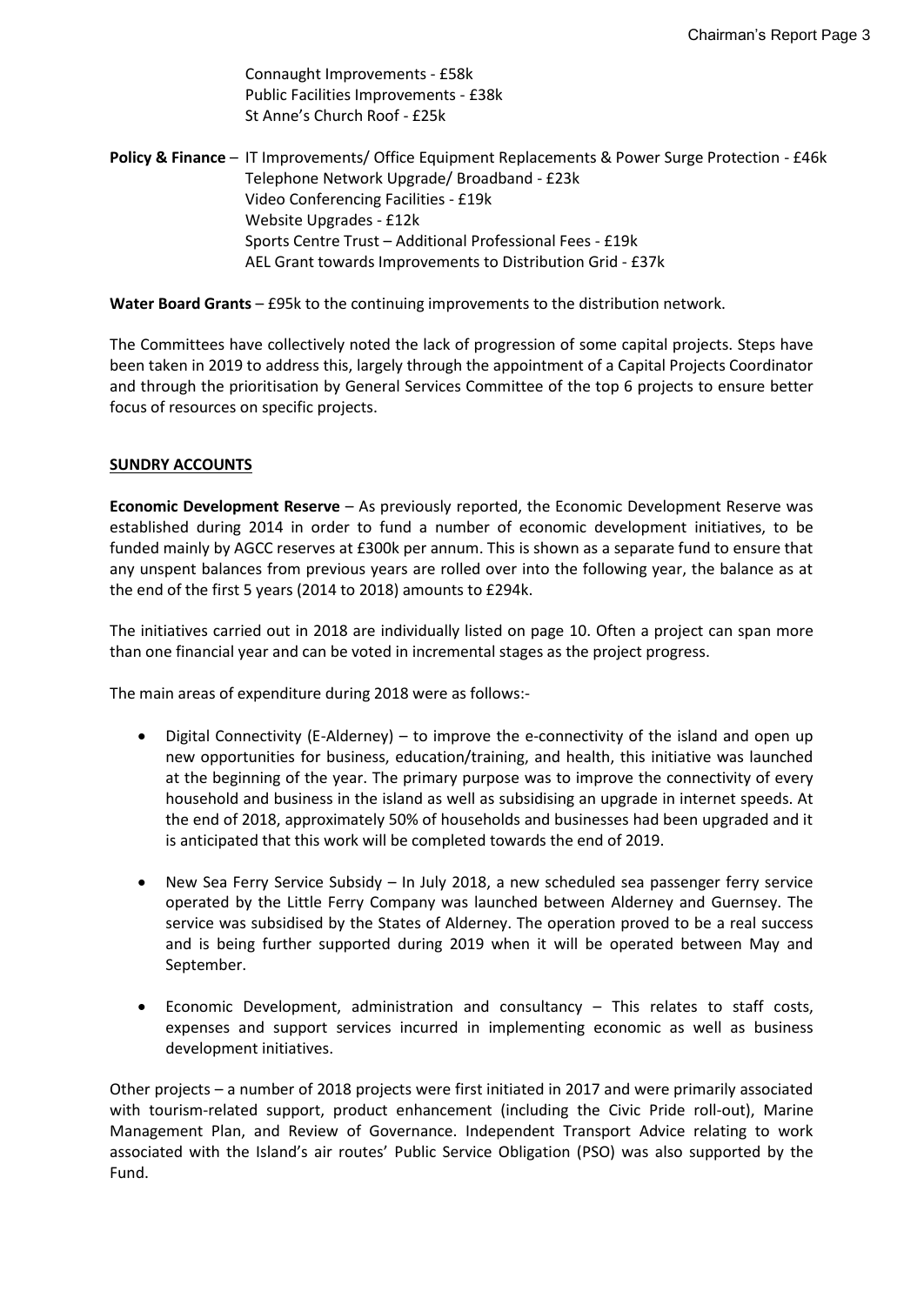**Currency Reserve Fund** – These funds are held in a separate account and relate to a percentage of the base metal coins sold which is reserved in case of redemption. Due to the improved coin contract terms only £4k was required to be transferred from revenue during 2018, relating to the previous contract holder. £800 worth of coins were redeemed during the year. Balance held stands at £580k.

**Insurance Deductible Fund** – This fund has been established to cover the potential insurance liability i.e. the excess limit of the current year together with any balances from previous years, in order to assist in minimising annual premiums. The Insurance Deductible Reserve amounts to £331k and covers our potential liability as at the end of 2018.

#### **WATERBOARD – REVENUE ACOUNT**

The revenue account is showing a surplus for the year of £21k, which was £7k more than revised budget, and compares to £14k in 2017. As previously reported it has been agreed that the Board should meet its costs in any given year, as it does not have any significant reserves. Therefore this was achieved in 2018.

#### **Income**

The increase in income is the result of the 2018 increase in rates (5%), offset against the decision to remove the hose pipe charges in their entirety in 2018. There were also additional service charges when compared to 2017 due to a number of new developments taking place.

#### **Expenses**

Salaries & Wages – the figure shown for salaries & wages at £184k is the net figure, after the transfer of £13k of capital project recoveries as a result of using in-house labour & supervision. The net figure is higher than the revised budget due to less use of Water Board staff on capital project works than anticipated at budget time, however, is in line with 2017.

Water Treatment & Testing – £4k less than budget and 2017 actuals. This was largely due to timing of the purchase of treatment materials.

Maintenance Contracts – £6k less than 2017 and £4k under Budget. Mainly due to less additional visits required under contract.

Maintenance – 2018 was significantly higher than 2017 and £6k over revised budget. This was a result of the Water Board contribution towards the road resurfacing costs carried out in 2018.

Depreciation – some larger items fully depreciated during the year therefore slightly less than 2017. Capitalised projects were not completed until closer to year end and therefore not a full year of depreciation required.

Administration Charge – the Water Board revenue account is subsidised by the States of Alderney, with £48k charged as an administration charge to cover the whole operation, which would be significantly higher should the Board be treated as an independent Company with full overhead charges. As previously agreed, this figure is being incrementally increased to bring it to a more realistic figure.

## **WATERBOARD – CAPITAL ACCOUNT**

The Water Board capital projects have been funded by capital grants from the States of Alderney, totalling £2,626,700 (as at 31<sup>st</sup> December 2018). Phase 11 relating to the Arsenal, Whitegates and Essex and Phase 13 relating to Connaught Square/Church St and QEII St have been completed and capitalised in 2018. Phase 12 relating to the Upgrade in the Disinfection System, at £43k (budget £55k) is well underway. Phase 9 relating to Water Lane & Newtown has commenced however due to AEL works along Braye Common the project is being extended.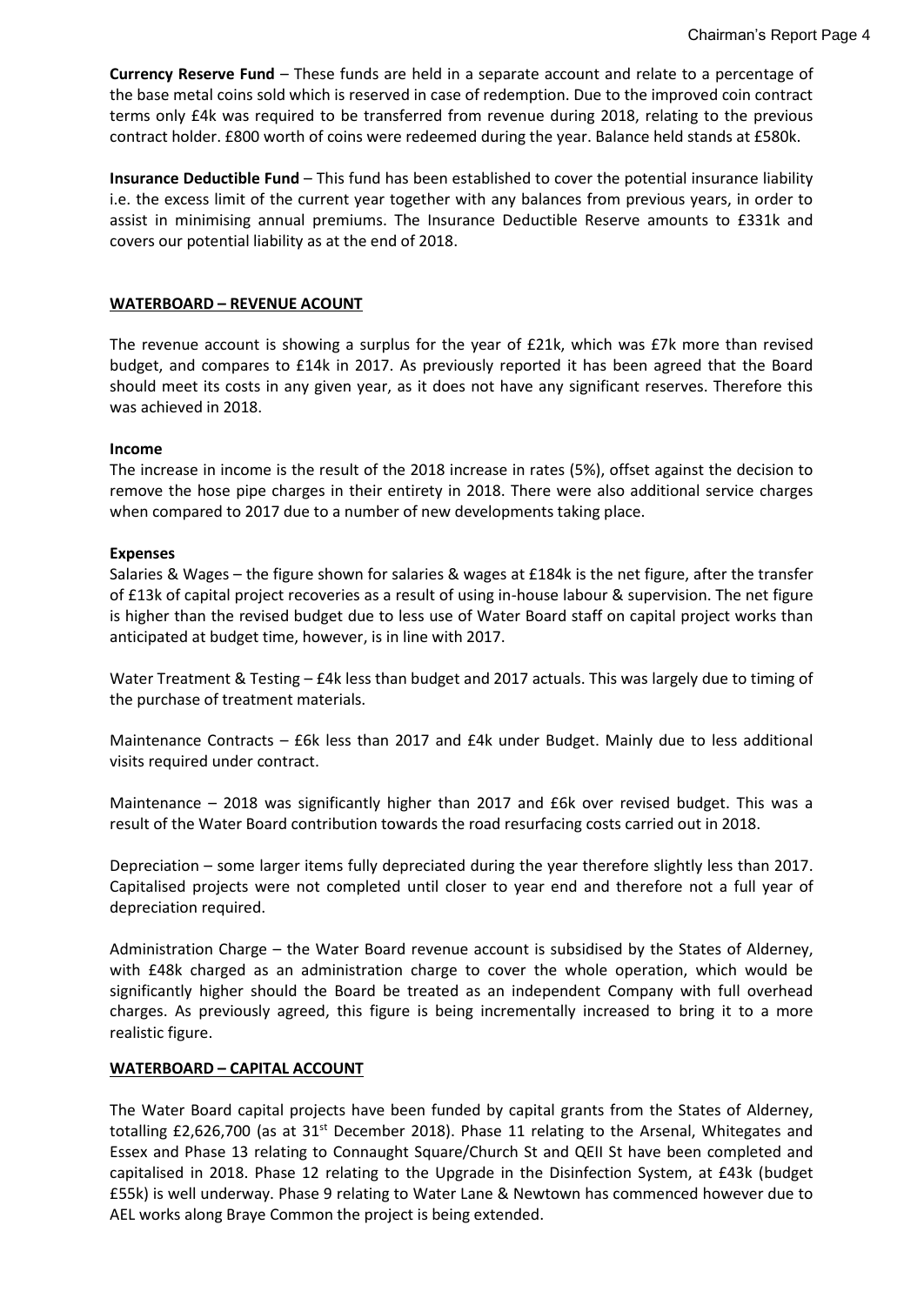#### **PENSION SCHEME**

The deficit on the States of Alderney Public Employee Pension Scheme (1982 scheme), a defined benefits scheme, has been the largest liability of the States of Alderney for several years. This fund was closed to new employees in April 2013, and since then new States of Alderney employees have joined a defined contribution scheme.

Since January 2014 an amended investment strategy commence using several fund managers to take on the Aviva role. Initially this was spread over 4 investment funds, which has been extended to 12 funds by the end of 2018. The value of the funds under management in the scheme decreased from £5.9m at the end of 2017 to £5.4 at the end of 2018. Over the last few years the fund has however grown substantially in value. December  $31<sup>st</sup>$  2018 was a date on which the value of stocks was particularly low. They have since recovered, though the market does remain highly volatile.

At the end of 2018 the extract from the Actuarial Report shows that the Pension Scheme deficit has increased from £4.3m to £4.5m. This was mainly due to as a result of the employer contributions being less than the cost of a year's accruals of benefits on the FRS 102 basis, together with the actual return on assets over the accounting period being lower that the interest income. These factors have been partially offset by actual pensionable salary growth increasing at a lower rate than expected and, overall, the actuarial assumptions adopted have reduced the present value of the liabilities. Further details are shown in note 2 to the accounts on pages 4-6. Finally, it needs to be noted that in common with other Pension Funds, the deficit reported in the accounts reflects the discount rate assumption prescribed by accounting standards. Should the assets grow faster than this assumed yield on long-term bonds, as indeed they have done historically, the deficit will be much reduced.

#### **CONCLUSION**

2018 was another busy year, particularly for our small staff in the Treasury. It was however a very satisfactory year. We increased our capital reserves and eliminated the deficit on our Revenue Account. This year, as noted earlier, the revenue account recorded a small underspend of £137,000 on our budget and cash-limit.

The contribution to the capital account from the license fee income from e-gaming continues to be our most important source of income and at £2,642k in 2018 has enabled us to further strengthen our capital base. In recent years we have been well served by the Alderney Gambling Control Commission, with transfers regularly exceeding forecasts. The gambling industry and indeed our own regulatory business are both coming under pressure from external sources, not least from the UK where gaming duty has been increased. Our expectation of ever increasing revenues from this source may, therefore, need to be tempered.

Last year, I reported on the difficulties we were facing trying to ensure that the capital programme did not slip. These difficulties continued throughout 2018. Last year, recognising the difficulties we were facing, we made budgetary provision for additional human resources and, so, hopefully in this year, 2019, we will be able to reverse the slippages that have still continued to occur. The Finance Committee is urging that all that can be done, is done particularly by the General Service Committee, to overcome the slippages.

Although I have reported some good news in regard to our Revenue Account, this element of our accounts remains under pressure. The cash allocation from Guernsey, although increased by a nominal 2.4%, remained almost flat in real terms (inflation was 2.3%). This pressure is expected to continue and emphasises the need for prudent budgeting and effective financial control. During 2018, we were careful, and I believe successful in, balancing our revenue and expenditure. As always, there was however competition between those projects likely to result in long-term economic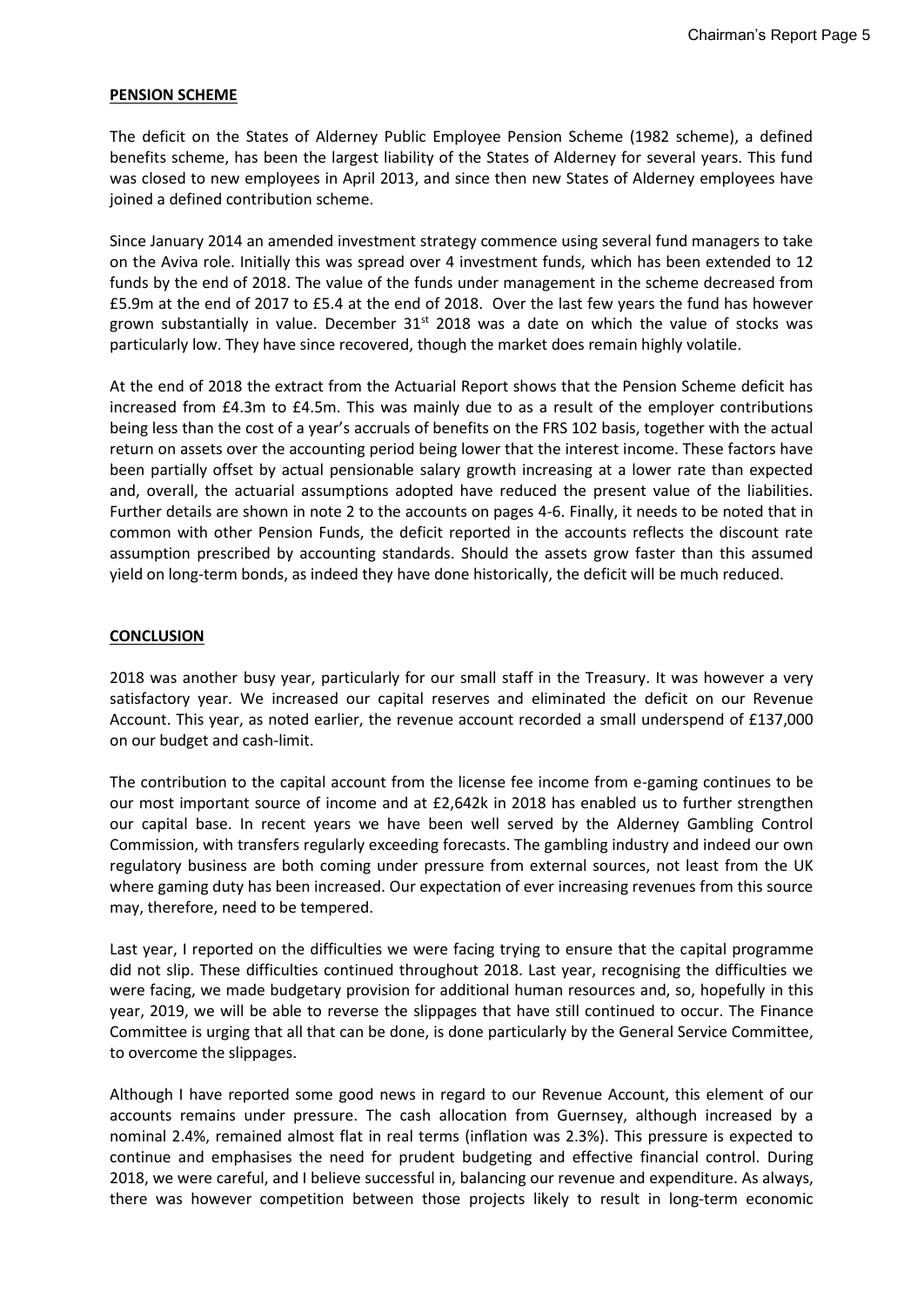benefits and those projects with very laudable and desirable social impacts. Occasionally, difficult decisions had to be made. As an economist, my inclination and indeed the whole of the Finance Committee's inclination, was to favour expenditure likely to generate wealth, and bring in both new business and visitors. Long term, this has got to be money well spent. Our top priority last year, was consequently transport and this is continuing this year.

I will repeat now what I said last year: "the economic benefits from improved links will almost certainly outweigh any modest financial support". We are, consequently, pleased to see progress in the project to rehabilitate our runway and would like to thank the States of Guernsey for their support of this very important project. Although the initial Invitation to Tender for Public Service Obligation contracts on the Alderney to Guernsey and Southampton routes failed, we are supporting the retendering process.

Last year we spent £70k supporting the Little Ferry summer service. Expenditure on the service this year is likely to be a more than last year. Any increased expenditure will, however, most likely be because of the ferry's earlier commencement date.

Improvements to our digital connectivity continue and we have recommenced our search for partners who might work with us to exploit our very substantial tidal energy reserves.

Last year, a major focus of our management of expenditure was an attempt to achieve consistency in our approach to the funding of all the island-wide initiatives and enterprises we support. We recognised that we live in turbulent times and there are substantial risks associated with all of the things we engage in. We therefore encouraged all enterprises, including our own Water Board (for which we have, for the first time now made the required budgetary provisions) to hold adequate but not excessive reserves. Previously, different organisations were adopting very different approaches to this risk management tool. We accept, of course, that some organisations are prone to higher risks than others and that their need for more substantial reserves will be greater.

Brexit dominated the news throughout 2018. Last year I announced a new approach to how the States would resource the issues pertinent to Alderney. We began to rely more-and-more on Guernsey. This approach was prudent and, most importantly, more compatible with our own resources. I am pleased to say that this has caused Brexit to no longer be an item on which we have spent large sums of money. Uncertainty around Brexit still dominating the news and is the reason for a lack of progress on many fronts, particularly those that have required legal inputs. Whatever our personal views are on Brexit, these ongoing wider deliberations have caused delays to many work-streams, including the introduction of a Single Property Tax.

We continue to press ahead with the moves to institute a Single Property Tax that will be under the States of Alderney's control. We wish to be able to fine tune the charges to suit our own island economy, rather than that of the wider Bailiwick. On the one hand, it is clearly inappropriate to milk sectors of the economy that were once cash-cows and which we are losing to other jurisdictions. On the other hand, we may wish to stimulate sectors which we feel need revitalising or who might be attracted to the island.

We continue to recognise the challenges we have with Governance. I need therefore to repeat last year's message that "if we are to achieve efficient Government there will have to be change".

Last year I reported that there were some signs that our economy, after a period of decline, was starting to recover. Although 2018 was a year of mixed outcomes – the property and construction sectors did well, but visitor numbers continued to decline, I can now report that both visitor and air passenger numbers appear now also to be increasing. And the property market and the construction sectors continue to do well.